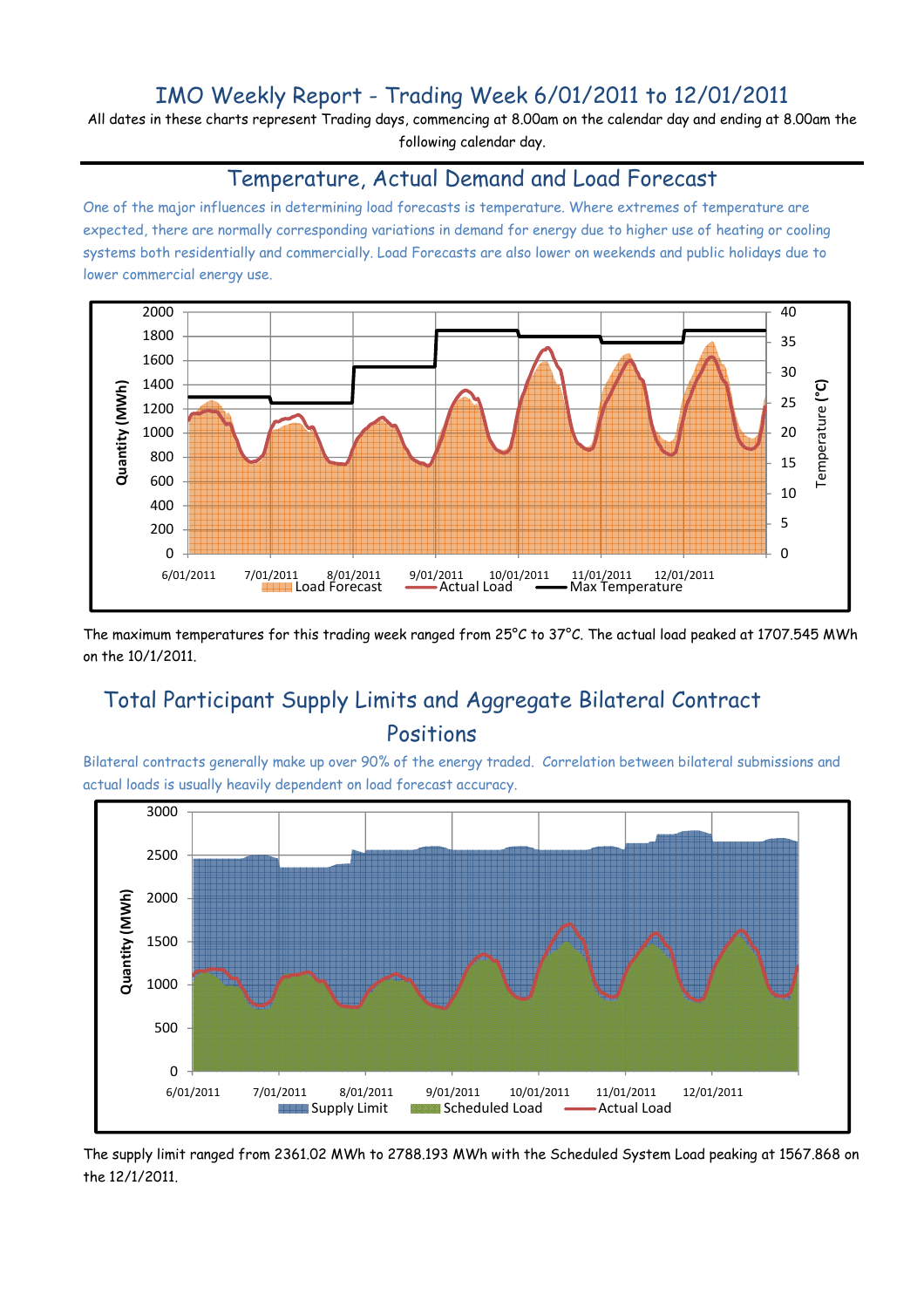### Net Balancing Market Trades

Bilateral contracts and STEM trading are generally based on the forecast energy requirements of Participants. When the forecast requirements are higher or lower than the actual requirements for a day, this Market energy must be bought and sold in the balancing mechanism. This graph shows the estimated net balancing trades.



The majority of the balancing activity this week occurred within Balancing Demand. The maximum balancing demand for the week reached 305.176 MWh on the 10/1/2011. The maximum balancing supply for the week reached -111.348 MWh on the 9/1/2011.

### Total Traded Energy

This chart represents a comparison between the total net energy that is traded in Bilateral Contracts, the STEM and the balancing mechanism Balancing Supply represents cases in which the total contract position is greater than the demand and customers must supply energy back to balancing. Balancing Demand represents cases in which the total contract position is less than the demand and customers must purchase energy from balancing.



Total balancing supply equalled -7010.94 MWh whereas total balancing demand equalled 14010.54 MWh. The Total STEM Traded quantity was 24033.461 MWh, with the STEM Clearing Quantity ranging between 6.6 MWh and 225.591